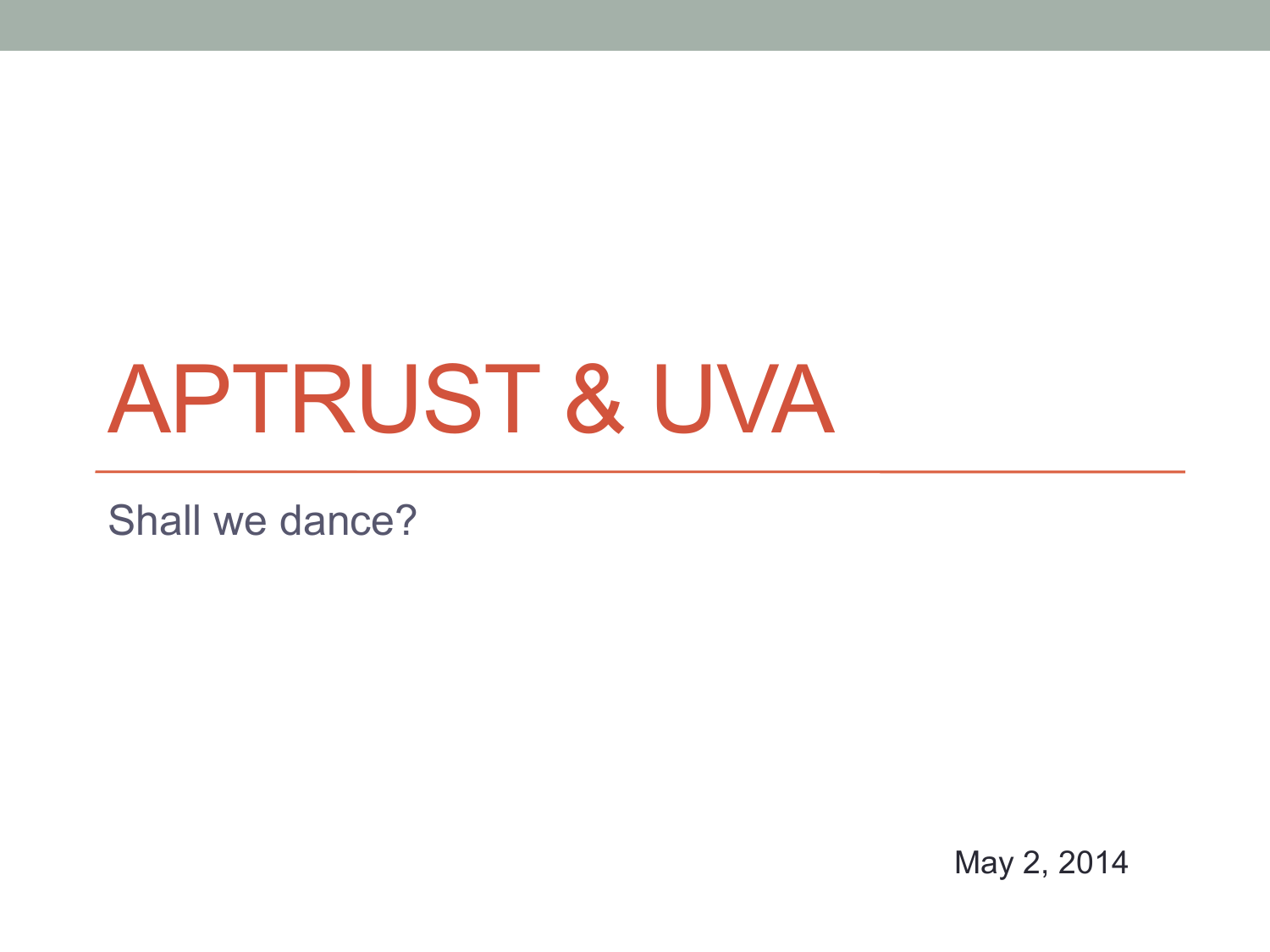### What we've observed...

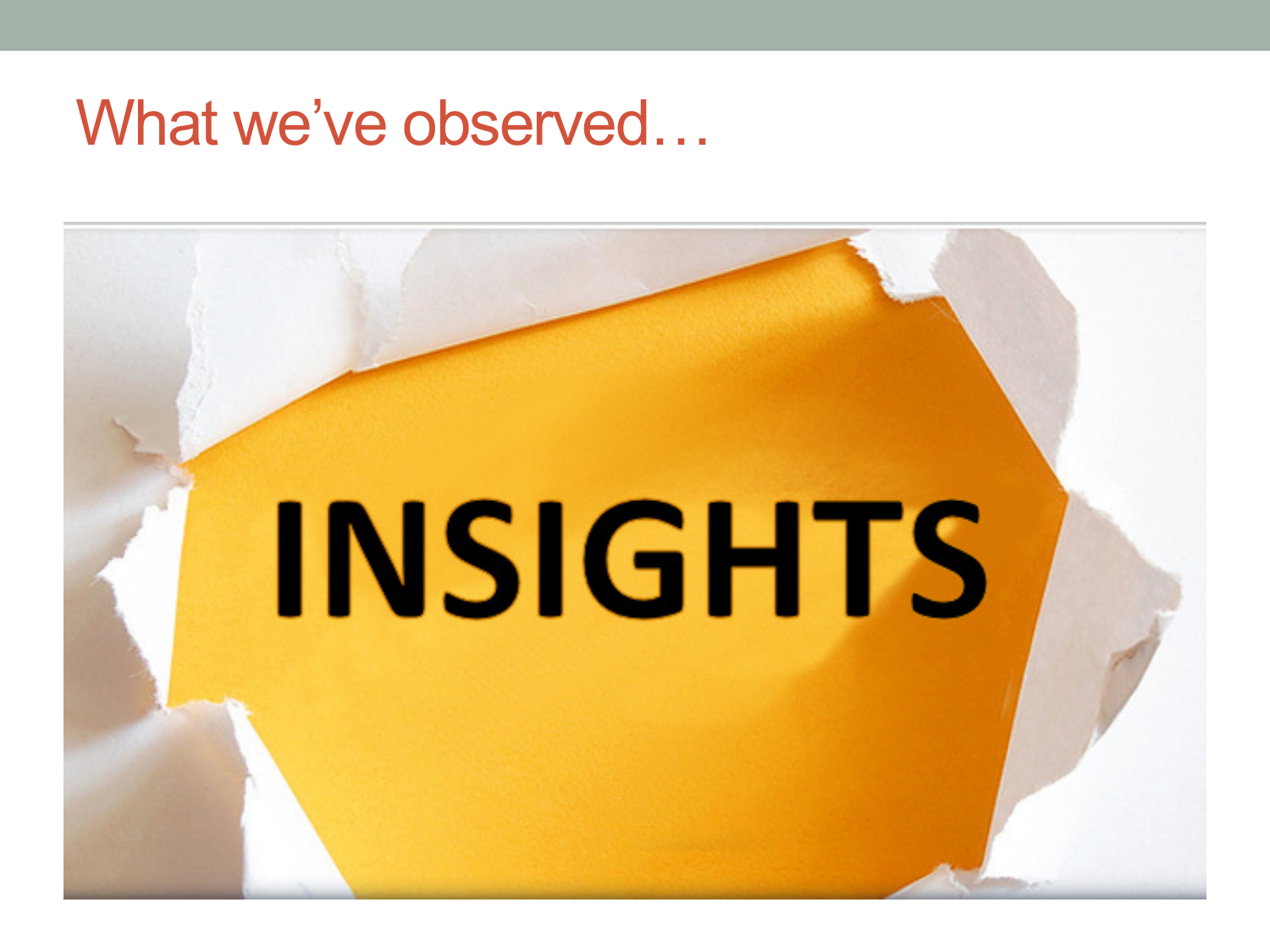## WHAT IS UVA'S COMMITMENT?

what you can count on from us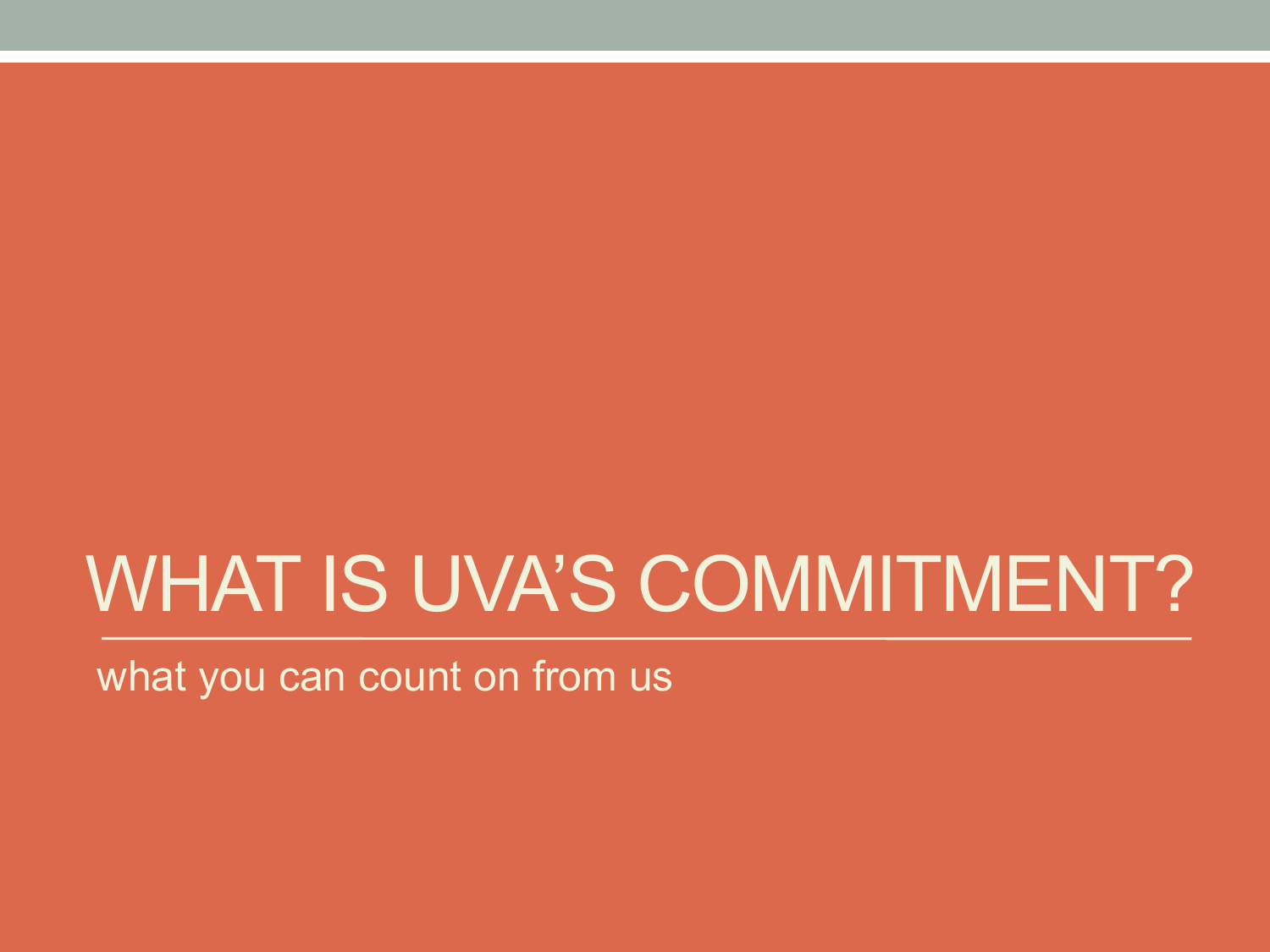### We are committed to...

 $\triangleright$  Facilitating a collaborative solution for digital preservation for academic and research content

 $\triangleright$  Serving as host institution for APTrust for as long as mutually beneficial for all, including

 $\blacktriangleright$  Funding core staff effort (approx. \$500,000)

ØProviding institutional support, e.g., legal, procurement, HR

 $\triangleright$  Providing executive leadership, e.g., Dean and Deputy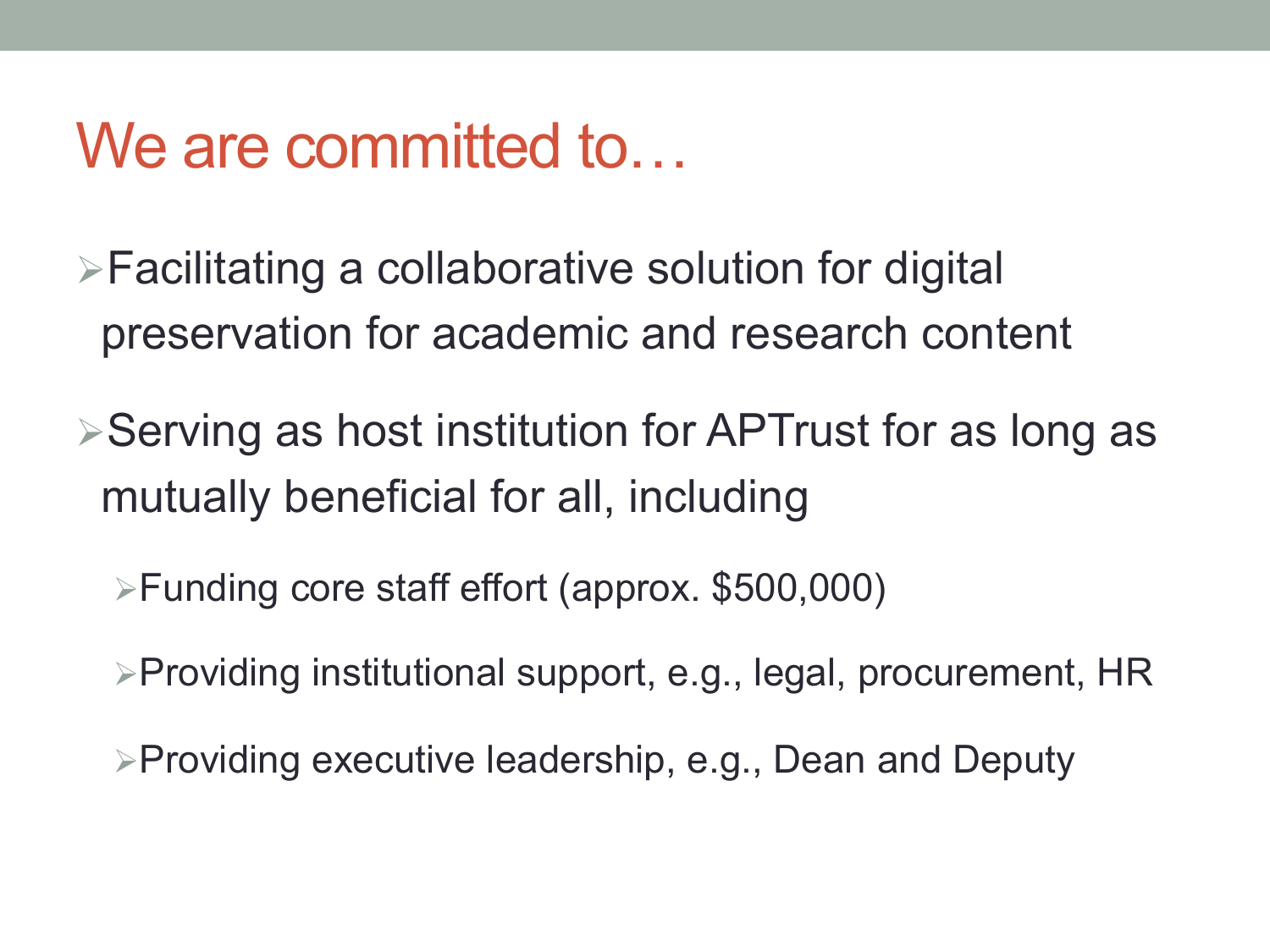## WHO DOES WHAT?

Roles and Accountabilities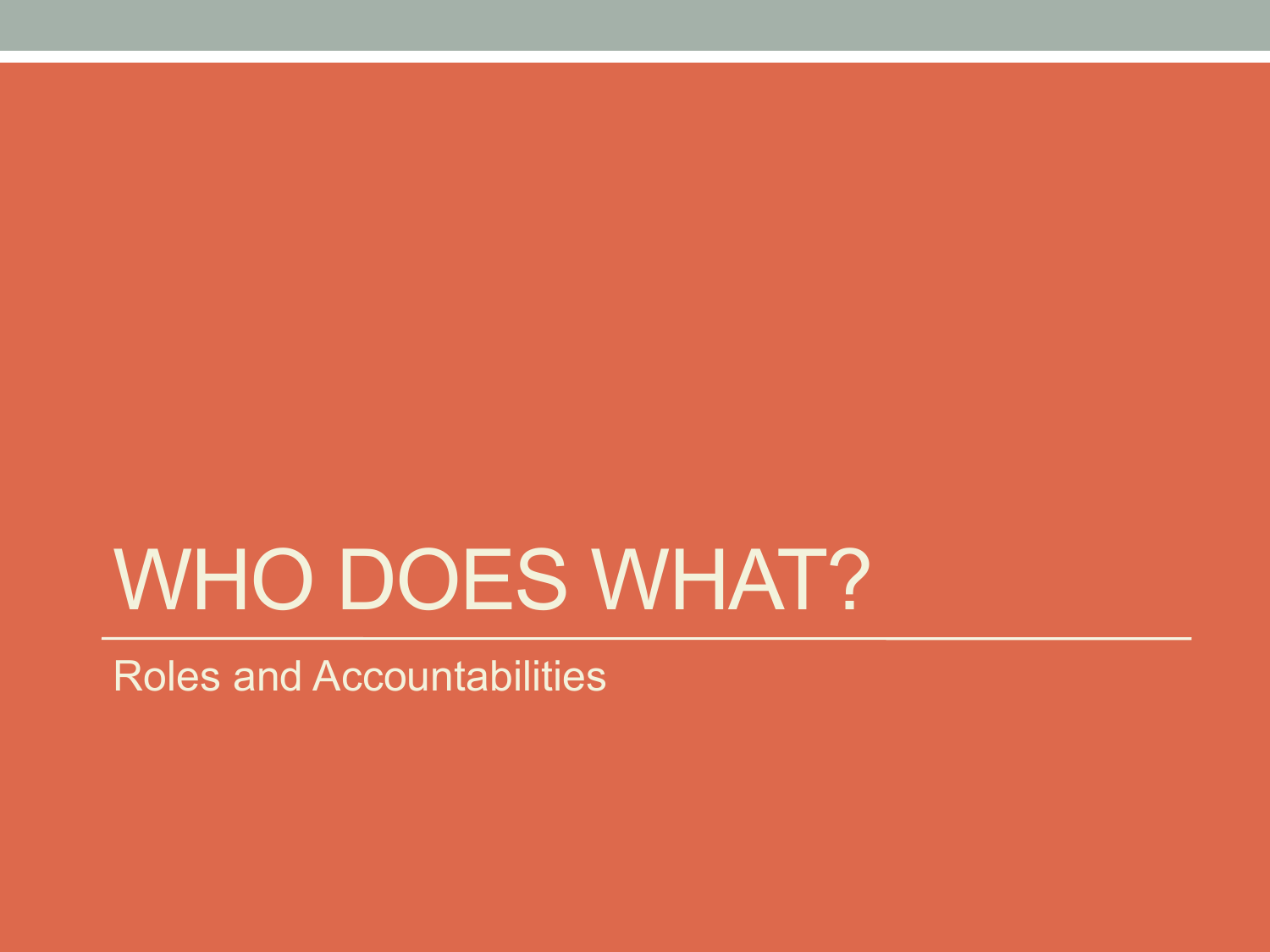#### **APTrust Role:** Host Institution Dean *(Karin Wittenborg)*

#### **Accountabilities**

- $\geq$ Owns financial and regulatory responsibility for APTrust as a U.Va. Program
- **Ensures host institution support of APTrust at** highest levels, e.g., President, Provost, Deans
- ØRepresents APTrust interests on the DPN Board
- $\triangleright$  Contributes to the shared vision for APTrust and serves as voting member on the APTrust Board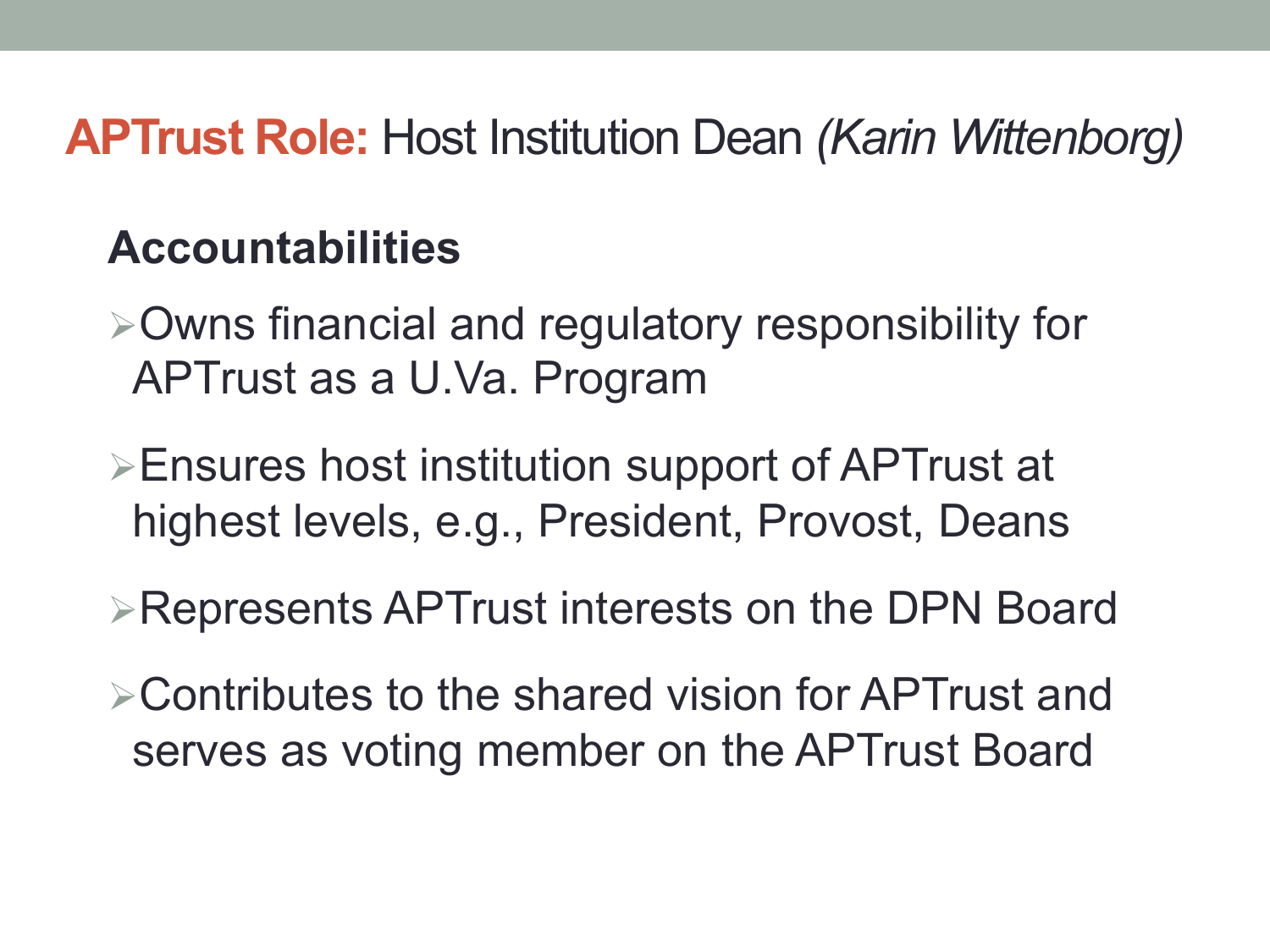#### **APTrust Role:** Host Executive Lead *(Martha Sites)*

#### **Accountabilities**

- $\geq$ Owns administrative and strategic responsibility for APTrust as a U.Va. Library Program
- ØFosters strategic alignment between APTrust staff, the APTrust Board, and U.Va. Library
- $\triangleright$  Ensures that resources are leveraged to benefit APTrust **and** U.Va. Library
- $\triangleright$  Contributes to the shared vision for APTrust and serves as a non-voting member of the Board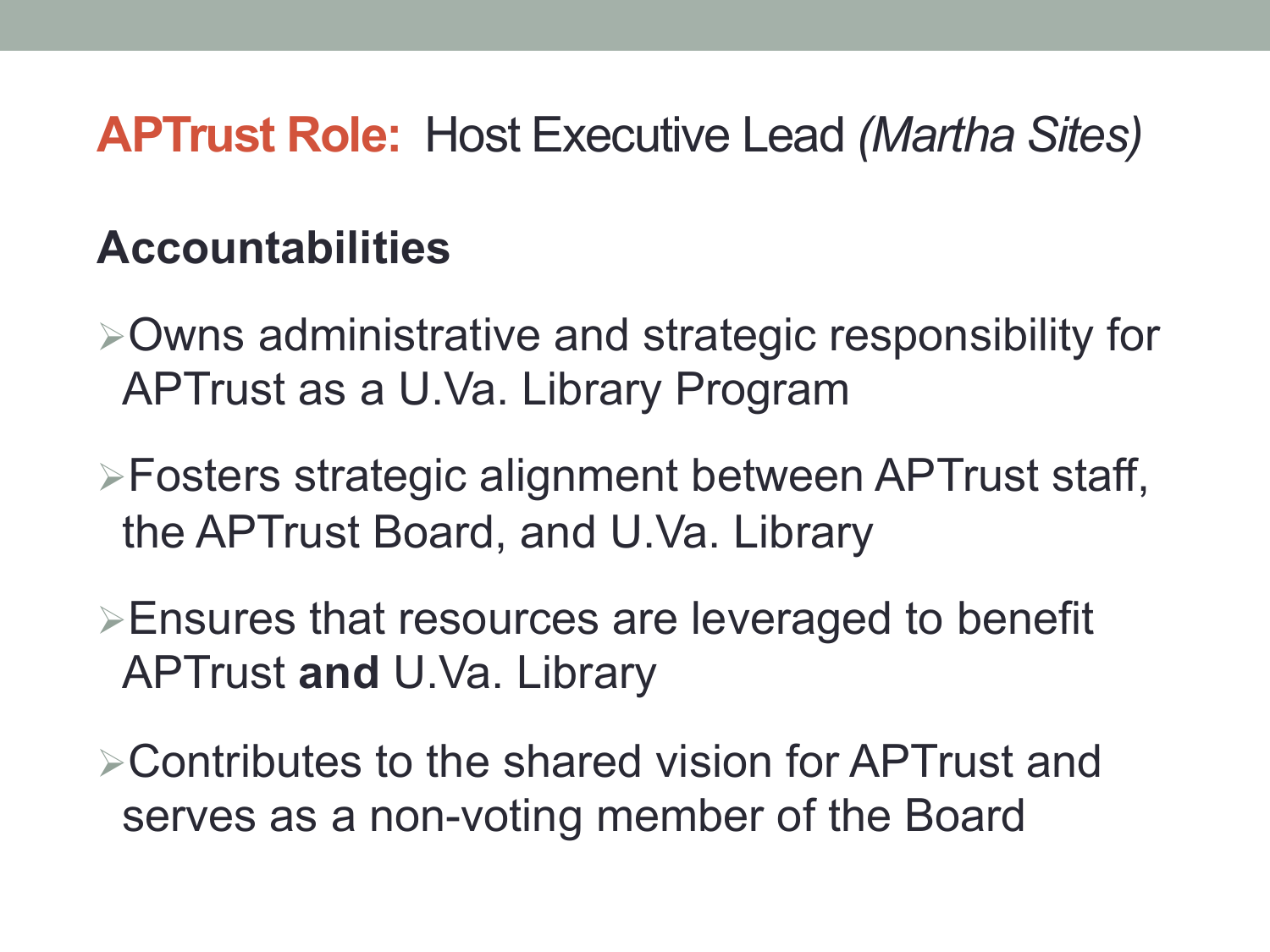#### **APTrust Role:** Program Director (*Suzanne Thorin)*

### **Accountabilities**

- ØOwns programmatic leadership for APTrust, and leads vision and strategic planning efforts
- $\triangleright$  Nurtures key relationships with partners to develop APTrust as a collaborative effort
- $\triangleright$  Manages APTrust staff and daily operations to ensure that partners' shared goals are met
- $\triangleright$  Contributes to the shared vision for APTrust and serves as a non-voting member of the Board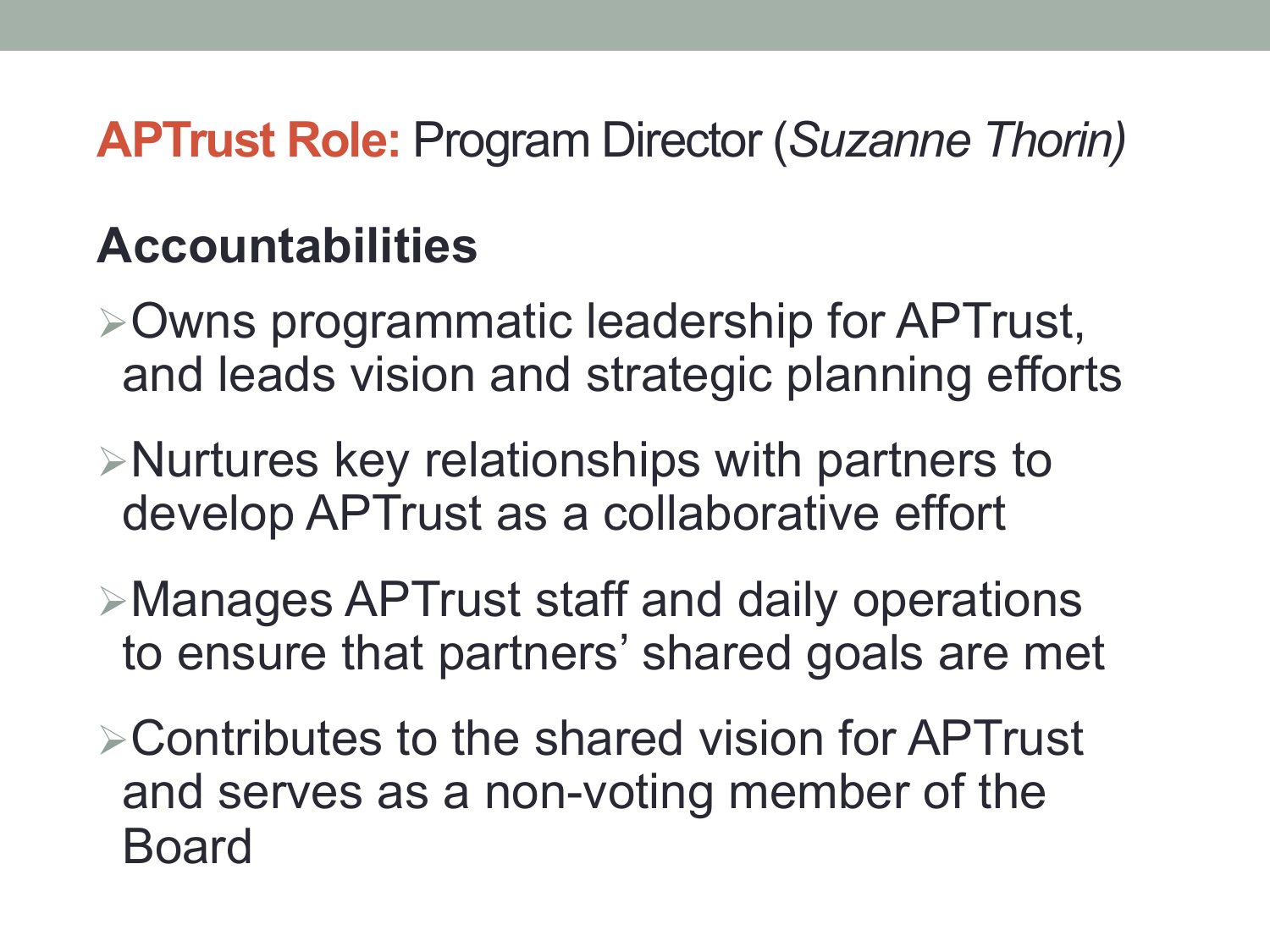## HOW DOES THIS LOOK?

How we see it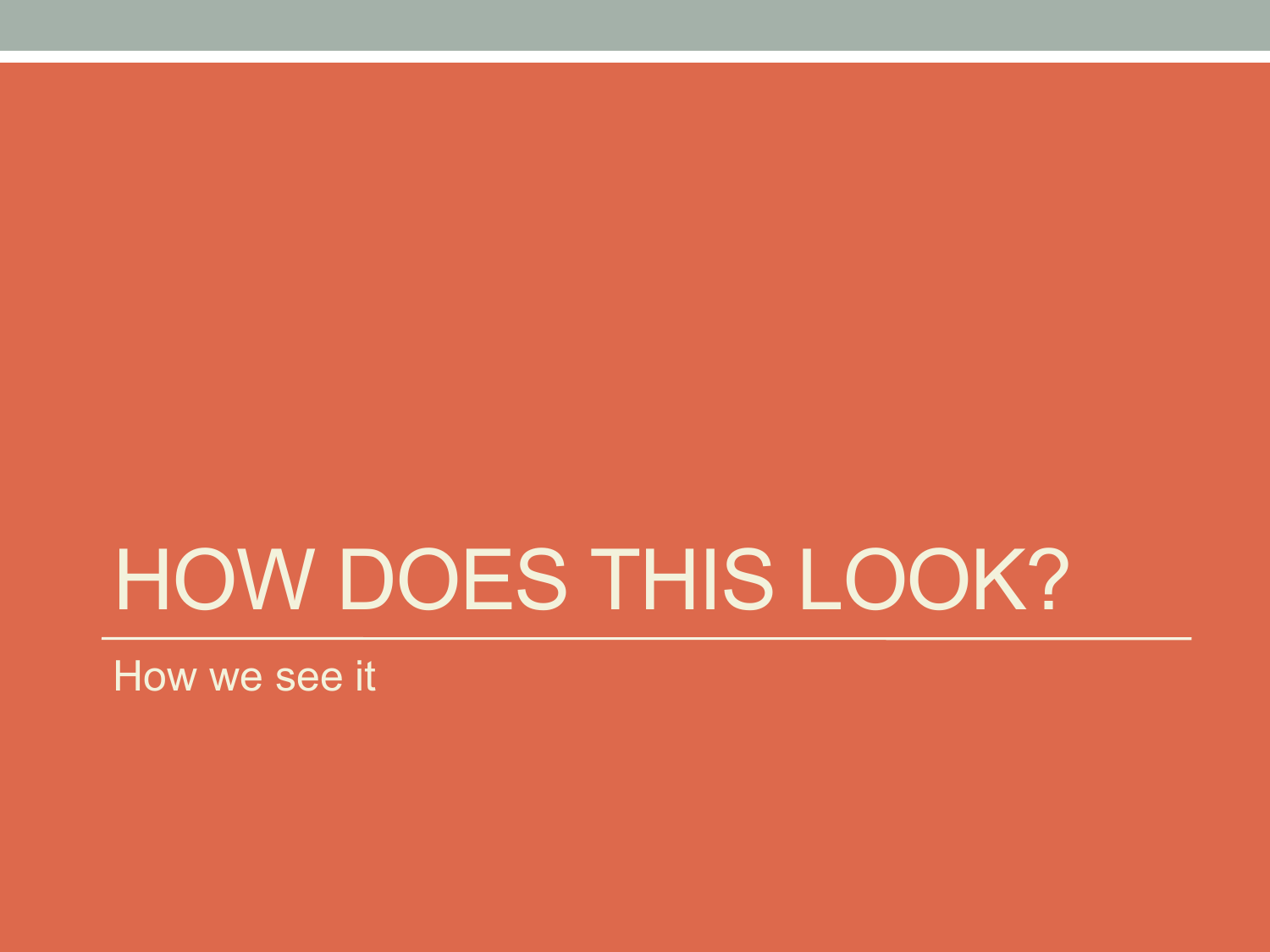